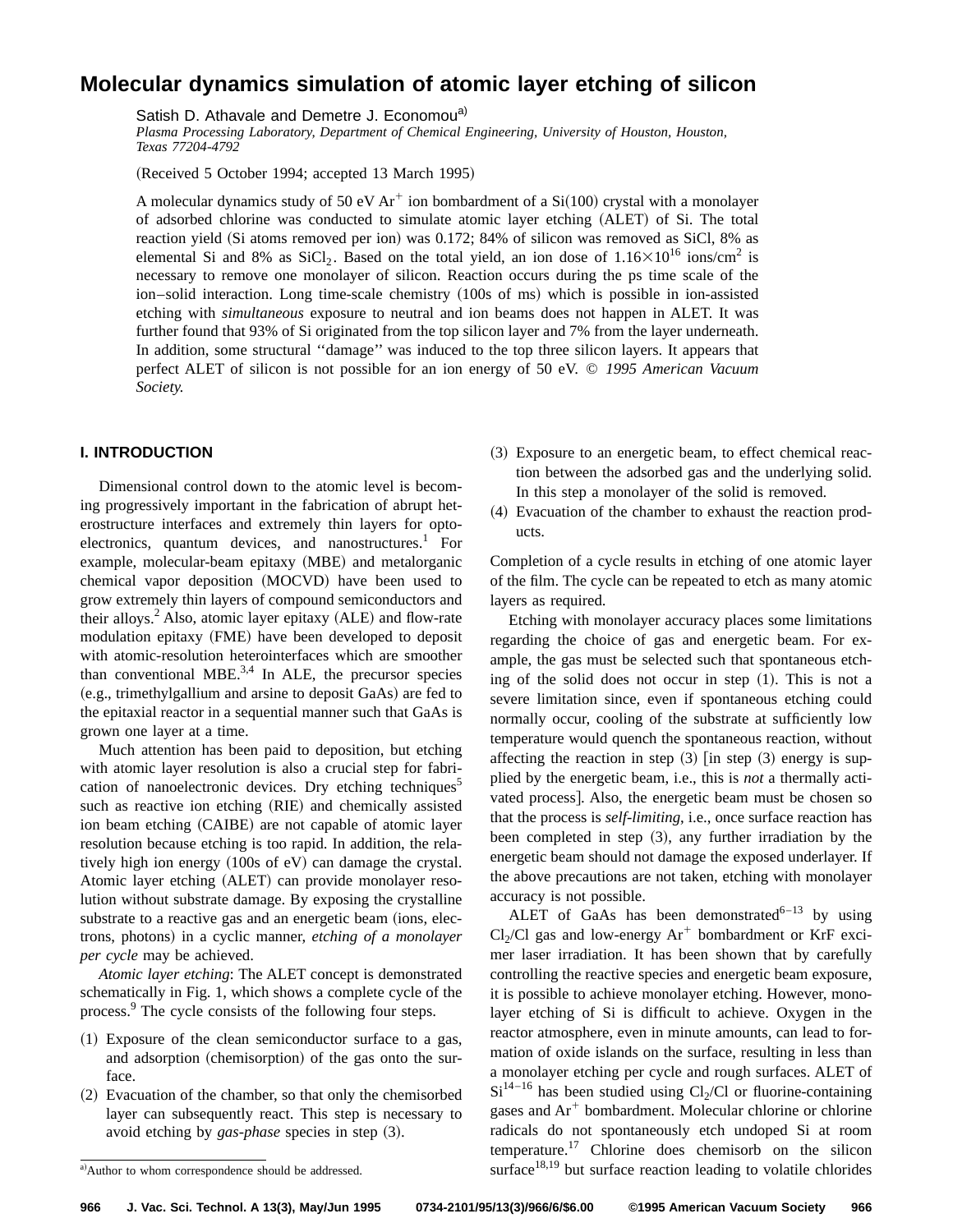

FIG. 1. Schematic of the ALET process. The filled circles represent Cl atoms, the open circles represent Si atoms, and  $+$  represent Ar<sup>+</sup> ions.

 $(SiCl<sub>x</sub>)$  does not occur. This reaction can be induced by energetic ion bombardment. In fact the etching of silicon under *simultaneous* exposure to chlorine gas and Ar<sup>+</sup> ions has been reported extensively in the literature.<sup>20–25</sup>

Assuming that a suitable combination of gas and energetic beam have been identified, one needs to determine the duration of steps  $(1)$ – $(4)$  so that a monolayer of the substrate is removed per cycle. The duration of exposure to the reactive gas [step  $(1)$ ] and the energetic beam [step  $(3)$ ] are of particular importance. For example, if less than a monolayer of gas is adsorbed during step  $(1)$ , less than a monolayer etching per cycle and a rough surface are expected. In the case of ions used as an energetic beam in step  $(3)$ , the ion dose and energy must be such that the top layer reacts completely, yet damage of the underlayers does not occur.

Molecular dynamics (MD) simulations are suitable for studying the interaction of energetic ions with materials. MD follows the trajectory of each atom in the simulation cell as a function of time for several ps of the ion–solid interaction; physical quantities of interest may be calculated by time or ensemble averaging. MD simulations have been used in the past to study physical sputtering,<sup>26</sup> physical vapor deposition, $27$  and the reaction of energetic neutrals with a surface in the absence of ion bombardment.<sup>28</sup> MD simulations have also been used to study the interaction of  $Ar^+$  ions with Si under *simultaneous* exposure to chlorine<sup>29</sup> and fluorine.<sup>30</sup> Some of the key results of these simulations are the formation of surface roughness<sup>29</sup> and the creation of weakly bound species that can desorb spontaneously.<sup>30</sup>

In this work, we have performed MD simulations to study the interaction of 50 eV  $Ar^+$  ions with a Si(100) surface covered with a monolayer of chlorine. The focus of the simulations is step  $(3)$  of ALET. Emphasis was placed on the extent of subsurface damage created by the ions, the nature and energy distribution of the products, the etching mechanism, and the ion dose required for complete reaction to occur. The goal is to identify conditions under which etching with monolayer accuracy may be possible. The results ob-





FIG. 2. Schematic of the cell used for molecular dynamics simulations. The filled circles represent Cl atoms and the open circles represent Si atoms.

tained from these simulations are used to guide our experimental ALET system. This work differs from other MD simulation studies reported in the literature<sup>29,30</sup> in that there is *no simultaneous* exposure of the substrate to neutral and ion beams.

### **II. MD SIMULATION**

The simulation cell consisted of 288 Si atoms arranged in nine layers of 32 atoms each to form a  $Si(100)$  lattice. The top silicon layer was covered with a monolayer of chlorine, as shown in Fig. 2. The approximate dimensions of the cell are 21.7 Å $\times$ 21.7 Å $\times$ 12.9 Å. The surface area of the cell in the  $x-z$  plane is approximately 472 Å. Periodic boundary conditions were applied in the *x* and *z* directions to simulate an infinite crystal.  $Ar^+$  ions with 50 eV kinetic energy were introduced perpendicular to the cell surface. The *x* and *z* coordinates of the ion location were picked at random but the vertical distance was fixed at  $y=8.5$  Å. At this distance the interaction between the ion and the cell is negligible. Distance *y* was measured with respect to the chlorine layer  $(layer No. 1)$  on top of a pristine Si lattice.

MD is a deterministic simulation which follows the trajectory of individual atoms by solving Newton's equation of motion.31 The force on each atom is calculated as the spatial gradient of the potential field. The interatomic potential consists of contributions due to two-body and three-body interactions. We have used the interatomic potentials developed by Feil *et al.*<sup>29</sup> The Si–Cl, Si–Si, and Cl–Cl interactions were calculated using two-body and three-body interactions similar to those first developed by Stillinger and Weber<sup>32</sup> for the Si–F system. When an ion approaches the surface, the ion wave functions overlap those of the surface atoms and charge transfer takes place through Auger or resonant tunneling processes.<sup>33</sup> Therefore, the Ar ion is modeled as an energetic neutral. The Ar–Ar, Ar–Cl, and Ar–Si interactions were expressed by a purely repulsive Moliere potential with a screening length of 0.88 times the Firsov values.<sup>34</sup> A dimensionless time step of  $0.005\tau$  was used, where  $\tau=0.0766$ ps corresponds to the period of vibrations of an isolated Si—Si bond. A fifth-order predictor–corrector algorithm of the Gear type $31$  was used to advance the simulation in time by integrating the equation of motion for each atom in the simulation cell.

Each simulation run consisted of two phases:  $(a)$  and ''equilibration'' phase lasting 600 time steps during which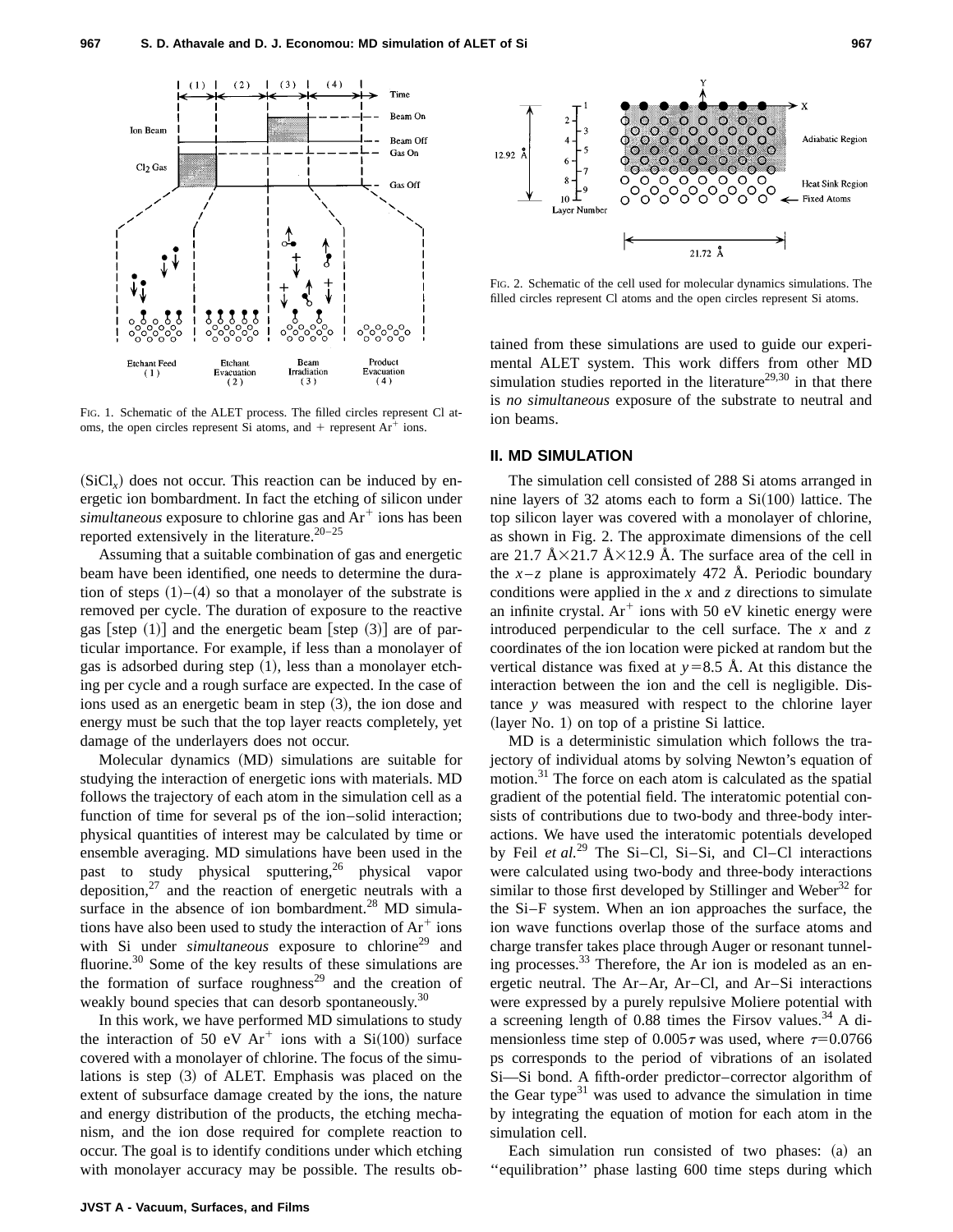the system was allowed to relax to 300 K, and  $(b)$  an "etching'' phase which started with the introduction of an argon ion at  $t=0$  and continued for 3500 time steps until  $t=1.34$ ps. Some simulations were continued further up to  $t=4$  ps but no substantial change in the results was observed. However, for ion energies higher than 50 eV used here, a simulation for more than 1.34 ps may be necessary. At the beginning of the etching phase of each simulation run, an  $Ar^+$  was directed at a pristine Si surface covered with a monolayer of Cl atoms. Subsequent ions were directed at the lattice generated by the previous ions. This way the depletion of Cl from the surface as etching proceeds was accounted for properly. Such a sequence of ion bombardments represented one group of simulation runs. An average of 60 simulation runs were conducted for each group. Five groups of runs were performed, each starting with a pristine cell, to gather statistics.<sup>35</sup>

At the end of each simulation run, a search was made for weakly bound species (wbs) on the surface. A wbs is defined as one with a binding energy of less than  $1 \text{ eV}^{30}$ . The binding energy of each surface species was determined by the difference of the potential energy of the crystal with that species on the surface and with the species removed to an infinite distance away from the surface.

The temperature of the crystal rises during ion bombardment, and heat must be removed so as to represent the physical mechanisms of heat loss from the crystal. Heat removal can be carried out in a number of different ways. The simplest way is to scale the atomic velocities so that the temperature of the crystal remains at a desired set point. Another method, proposed by Berendsen *et al.*,<sup>36</sup> uses an algorithm to remove/add a quantity of heat from the simulation cell depending on the actual temperature and the set point. We have used the Berendsen scheme of coupling to a heat bath maintained at  $T=300$  K with a coupling constant of 30 fs. For this purpose, the simulation cell was divided into three regions as shown in Fig. 2. The top seven atomic layers constitute the adiabatic region where the atomic velocities were not rescaled during the 3500 etching time steps of the simulation (the velocities were rescaled during the 600 equilibration time steps). The next two atomic layers form the heat sink region, where heat was removed throughout the simulation. Finally, the bottom layer of the cell was fixed in space.

#### **III. RESULTS AND DISCUSSION**

In the figures to follow,  $t=0$  refers to the time of introduction of the argon ion at a vertical distance of  $y=8.5$  Å. It is interesting to analyze the sequence of events that occur when an individual  $Ar^+$  ion bombards the surface. Eventually the ion is either reflected/recoiled from the surface or it is trapped inside the lattice. A plot of the ion kinetic energy and its projected position along the *y* axis as a function of time is shown in Fig. 3. The energetic Ar (starting kinetic energy  $50 \text{ eV}$ ) penetrates the lattice and undergoes collisions with the atoms in the top few layers of the crystal, rapidly losing its kinetic energy  $(KE)$ ; more than 95% of the Ar KE is lost within about 0.14 ps. Ar continues its journey inside the lattice further losing KE reaching a minimum of less than  $0.2$  eV. At this moment  $(0.17 \text{ ps})$ , Ar is at its maximum



FIG. 3. A typical plot of Ar kinetic energy (filled circles) and Ar projected position along the vertical axis (empty circles) as a function of time. The dashed horizontal line indicates the position at which an atom moving away from the lattice is removed from the simulation cell.

penetration depth  $(y=-2 \text{ Å})$ . Collisions with the lattice atoms continue, until a violent collision causes Ar to regain a significant portion of the lost KE and start its upward movement. Ar eventually leaves the lattice after about 0.4 ps with 2 eV kinetic energy. We consider an atom to leave the ''influence" of the lattice when this atom crosses the  $y=4.50$  Å plane moving upwards. It is clear from Fig. 3 that the kinetic energy of the Ar atom remains constant after it has crossed the  $y=4.50$  Å plane suggesting that the atom is then outside the influence of the surface.

Quantitative measures related to Fig. 3 were for the particular ion bombardment events shown in that figure. Average values of interesting quantities obtained from a total of 300 MD simulation runs and the corresponding 95% confidence intervals are shown in Table I.

TABLE I. Average values for different physical quantities.

| Quantity                                                                     | Average value with<br>95% confidence<br>intervals |
|------------------------------------------------------------------------------|---------------------------------------------------|
| Time at which Ar loses more than 95% of                                      | $0.14 \pm 0.01$                                   |
| its kinetic energy (ps)                                                      |                                                   |
| Time at which Ar is at the maximum depth<br>inside the lattice (ps)          | $0.16 \pm 0.02$                                   |
| Time at which Ar leaves the lattice (ps)                                     | $0.46 \pm 0.08$                                   |
| Time at which product species leaves the<br>lattice $(ps)$                   | $0.20 \pm 0.01$                                   |
| Time at which the hot spot is at maximum<br>temperature (ps)                 | $0.08 \pm 0.02$                                   |
| Time at maximum number of atoms in the<br>hot spot $(ps)$                    | $0.36 \pm 0.04$                                   |
| Time at which the lattice is at maximum<br>temperature (ps)                  | $0.13 \pm 0.01$                                   |
| Maximum penetration depth of Ar inside<br>lattice when it is reflected $(A)$ | $3.66 \pm 0.32$                                   |
| Maximum penetration depth of Ar inside<br>lattice when it is trapped (Å)     | $5.82 \pm 0.47$                                   |
| Maximum temperature of the lattice $(K)$                                     | $1070 \pm 53$                                     |
| Maximum hot-spot temperature $(K)$                                           | $3235 \pm 815$                                    |
| Maximum number of atoms in the hot spot                                      | $78 + 8$                                          |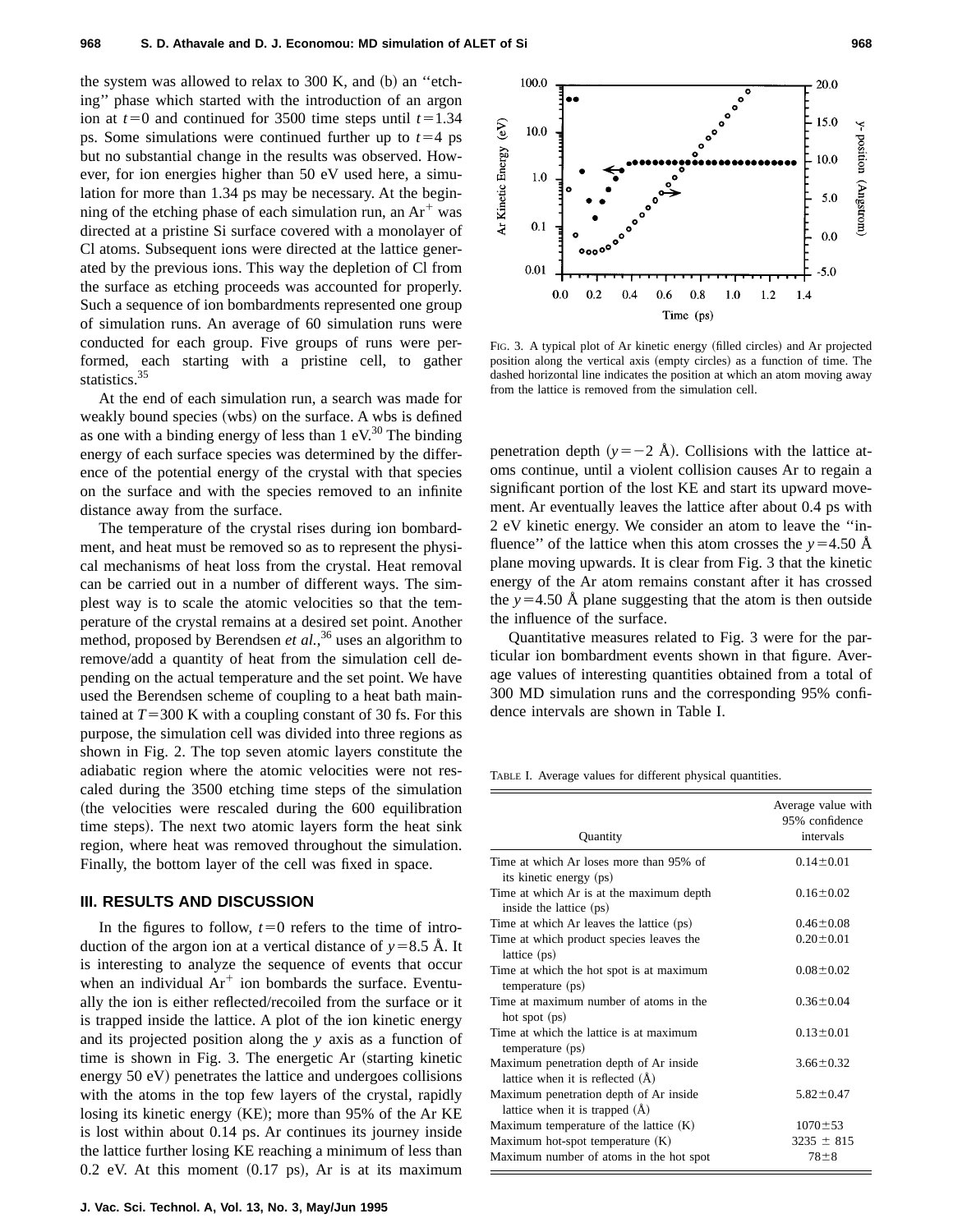

FIG. 4. The hot-spot temperature (triangles) and the number of atoms in the hot spot (circles) as a function of time. The figure shows an average over 300 simulation runs.

The instantaneous temperature of the crystal, averaged over all the atoms in the adiabatic region, rises significantly reaching a maximum of about 1070 K around the time when most of the kinetic energy of the ion has dissipated in collisions with the lattice atoms  $(\sim 0.15 \text{ ps})$ . Beyond that point "heat" removal by the constant temperature bath dominates, causing the crystal temperature to gradually decay (over a few ps) towards the bath temperature  $(300 \text{ K})$ . One can characterize the development of the ''hot spot'' by considering only the atoms in the crystal which are ''directly'' affected by the energetic Ar. The temperature of the hot spot was calculated as an average over all atoms with ''temperature'' in excess of 400 K. The time evolution of the hot-spot temperature and the number of atoms in the hot spot, again averaged over 300 simulations runs, are shown in Fig. 4. The hot-spot temperature passes through a maximum of over 3000 K around 0.10 ps, when only a dozen or so atoms are directly affected by the impinging Ar. These relatively energetic atoms transfer part of their energy to the surroundings increasing the number of atoms in the hot spot. This is equivalent to spatial spreading of the hot spot with a concomitant decrease in temperature. As the process continues, the number of atoms in the hot spot passes through a broad maximum at around 0.35 ps when approximately 75 atoms are in the hot spot. Later on the number of atoms in the hot spot decreases as the KE is dissipated further. The hot-spot temperature should be considered only qualitatively, since temperature is difficult to define for a small number of atoms.

Table II lists the product yields obtained by the MD simu-

TABLE II. Average product yield.

| Yield                  | Average value $\pm$ (95%)<br>confidence intervals) |
|------------------------|----------------------------------------------------|
| Si                     | $0.013 \pm 0.002$                                  |
| C1                     | $0.040 \pm 0.003$                                  |
| Ar                     | $0.803 \pm 0.078$                                  |
| Ar thermalization      | $0.192 \pm 0.062$                                  |
| Ar trapped permanently | < 0.01                                             |
| SiCl.                  | $0.145 \pm 0.035$                                  |
| SiCl <sub>2</sub>      | $0.014 \pm 0.003$                                  |
|                        |                                                    |

lation. Of the silicon-containing species, SiCl is the majority product followed by  $SiCl<sub>2</sub>$  and Si. Chlorine atoms are removed with a 4% yield. Also, for every 100 argon ions impinging on the surface, 80 are reflected/recoiled back during the same ion bombardment event and the remaining 20 are thermalized inside the lattice only to be removed during the subsequent ion bombardment event. The statistics are not adequate to report the fraction of impinging ions that are permanently trapped in the lattice; it seems that this fraction is below 1%. When the product is SiCl, the Cl atom corresponds to the one originally attached to the Si atom at the beginning of the group of simulation runs. When  $SiCl<sub>2</sub>$  is removed, the Cl atom was previously attached to an adjacent Si atom. This is to be expected since surface diffusion is negligible under the conditions of our simulation.

Because in ALET the surface is deficient in chlorine, products of higher chlorination are unlikely to form. This explains the relatively small yield of  $SiCl<sub>2</sub>$  and the absence of any products of higher chlorination. The total sputtering yield of silicon under the conditions studied  $(0.172)$  is lower than that of a silicon surface exposed to chlorine and 50 eV  $Ar^+$  bombardment *simultaneously*  $(0.25)$ , but it is higher than the physical sputtering yield of Si $(0.015)$  by 50 eV Ar<sup>+</sup> ions.<sup>21</sup> The enhancement of the sputtering yield due to the presence of Cl is evident; the lower sputtering yield under ALET conditions is expected due to the limited amount of Cl available on the surface compared to that available during *simultaneous and continuous* exposure of Si to chlorine and  $Ar^+$  ions.

The kinetic energies of the product species ranged from 0.2 to 7.0 eV. The products leave the surface about 0.2 ps following ion impact, which is after the peak in the crystal temperature  $(0.13 \text{ ps})$  and the peak in the hot-spot temperature  $(0.08 \text{ ps})$ , but before the time  $(0.36 \text{ ps})$  at which the number of atoms in the hot spot reaches a maximum (Table I). The kinetic energy distribution of the products could not be fit to either collision cascade or ''evaporation'' from a hot spot. The latter mechanism was postulated by Oostra *et al.*,<sup>22</sup> for 75 eV Ar<sup>+</sup> bombardment of Si with *simultaneous* exposure to chlorine.

No weakly bound species (wbs) have been detected in our simulations. This is consistent with the results of Barone and Graves $^{30}$  who observed no wbs when the F/Si atomic ratio in the fluorinated top layers of the silicon lattice was  $<0.39$ . These authors observed that, when F atoms were plentiful enough to passivate the silicon dangling bonds, weakly bound species formed readily. These wbs may be sputtered or desorbed spontaneously on a much longer time scale (ms) than it is possible to capture by the MD simulation. Under simultaneous exposure to neutral and ion beams, as in the study of Barone and Graves, wbs can be formed when the neutral to ion flux ratio is high enough. Under the ALET conditions, the Cl/Si ratio is too low for wbs to be formed.

Figure 5 shows the layer-by-layer distribution of ''damage'' of the crystal lattice after 43 consecutive ion bombardments starting from the pristine cell of Fig. 1. The amount of damage is expressed as the displacement, in Å, of the atoms from their position in the pristine cell. We only accounted for atoms that were present in the lattice after 43 bombardment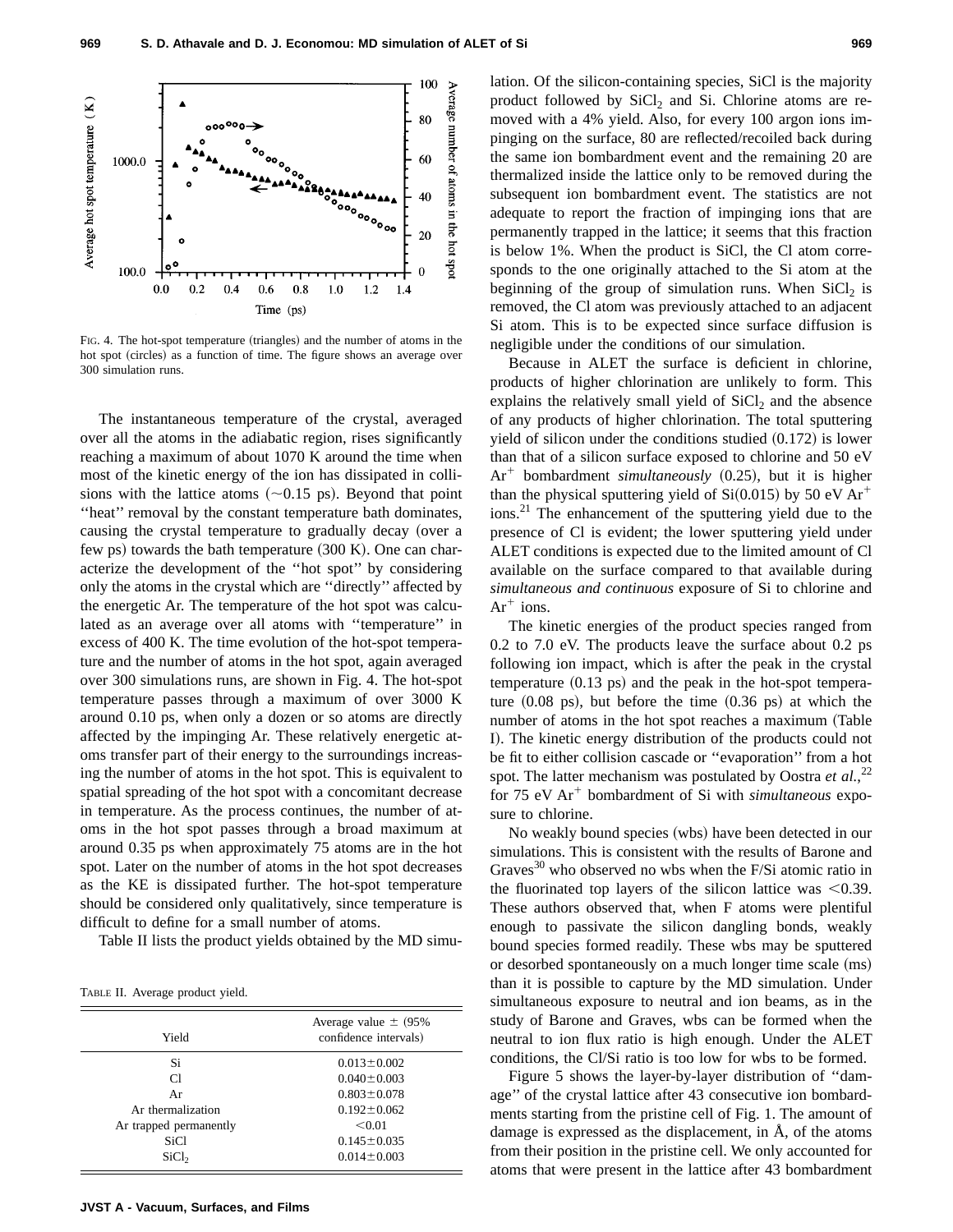

FIG. 5. The layer-by-layer distribution of the atomic displacements in the lattice after 43 ion bombardments of the same cell starting from a pristine silicon crystal with a monolayer of chlorine at the surface. See Fig. 2 for layer numbering.

events, neglecting the species that were removed as products. As expected, the damage is maximum at the topmost atomic layer, (layer 1) and diminishes as one goes deeper into the lattice. The average displacement for the heat sink layers (layers 8 and 9) is about 0.1 Å, as expected for a crystal at room temperature  $({\sim}5\% - 10\%$  of interatomic distance<sup>37</sup>).

The crystal ''damage'' can also be studied in terms of creation of vacancies and interstitial atoms. Following the treatment used by Karetta and Urbassek, $38$  we observed that the number of vacancies and interstitials is maximum in the topmost atomic layer. Although, no vacancies are present below the third atomic layer, a few interstitials can be created in those deeper layers during the early stages of an ion bombardment event. However, these interstitials are annealed quickly before the ion leaves the lattice.

*Implication for ALET:* Table III shows that almost 93% of the Si-containing species originate from the topmost silicon layer (layer 2 in Fig. 2); however, some product removal occurs from the underlying silicon layer. Also, crystal ''damage" extends over a few atomic layers at the top  $(Fig. 5)$ , which may result in unacceptable surface "roughness"<sup>29</sup> with repeated ALET cycling. Hence perfect atomic layer etching cannot be achieved with an ion energy of 50 eV. Also, practical systems may be limited by residual oxygen in the chamber forming oxide islands on the surface. The ion energy should then be high enough to remove any oxide by

TABLE III. Fraction of Si atoms removed from different atomic layers in the crystal. See Fig. 2 for layer numbering.

| Layer No. | Fraction of Si atoms<br>removed from this layer |
|-----------|-------------------------------------------------|
|           | 0.93                                            |
| 3         | 0.07                                            |
| $4 - 9$   | 0.00                                            |

sputtering. Otherwise, surface roughness will again be a problem. Based on a total sputtering yield of 0.172 for the  $silicon-containing species (Table II)$ , and the silicon surface atom density  $(2\times10^{15} \text{ atoms/cm}^2)$ , the required ion dose to remove a monolayer is  $1.16 \times 10^{16}$  ions/cm<sup>2</sup>. For an ion current density of 1 mA/cm<sup>2</sup>, the ion irradiation step 3 would require an exposure for about 2 s.

## **IV. CONCLUSIONS**

Atomic layer etching (ALET) is a technique to etch a crystalline solid with monolayer accuracy. It is a cyclic process consisting of gas adsorption on the surface (step 1), evacuation of excess gas (step 2), irradiation of the surface by an energetic beam (step 3), and evacuation to remove the reaction product (step 4). Completion of a cycle results in etching of one monolayer of the solid. A molecular dynamics simulation of ALET of silicon with chlorine gas was performed focusing on step 3. For this purpose, a  $Si(100)$  surface with an adsorbed monolayer of chlorine was bombarded by 50 eV  $Ar^+$  ions. Ion bombardment creates a "hot spot" with temperatures in excess of 3000 K. The hot spot is dissipated within a few ps after ion bombardment, and the crystal returns to ambient temperature. The total silicon etch yield was  $0.172$  (Si atoms removed per ion); 84% of silicon was removed as SiCl, 8% as elemental Si, and 8% as  $SiCl<sub>2</sub>$ . Based on the total yield, an ion dose of  $1.16\times10^{16}$  ions/cm<sup>2</sup> is necessary to remove one monolayer of silicon. It should be cautioned that, in reality, the silicon total yield would be smaller than that predicted by the simulation. This is because simulation of complete reaction of the adsorbed Cl would require an excessive amount of computer time, as the yield decreases with decreasing surface coverage by Cl.

The reaction products were removed during the collision cascade, a few tenths of ps after ion bombardment. No weakly bound species were detected after ion bombardment. In addition, surface diffusion is negligible under the conditions of interest. These observations suggest that, in ALET, chemistry happens only during the ps time scale of ion–solid interaction. This is in sharp contrast to ion-assisted etching effected by *simultaneous* and continuous exposure of the surface to reactive neutral and ion beams. Under these conditions long time-scale (100s of ms) chemistry can readily happen. Because MD can only capture the events occurring on the ps time scale, MD is suitable for the study of ALET.

It was found that 93% of the silicon removed originated from the topmost silicon layer; the remaining 7% was from the layer underneath. An ion energy of 50 eV caused some structural ''damage'' to the top three silicon layers. This could result in unacceptable surface ''roughness'' with repeated ALET cycling. Furthermore, the ion energy may be limited by the need to sputter away surface oxides which may form as a result of residual oxygen, that can also lead to rough surfaces.